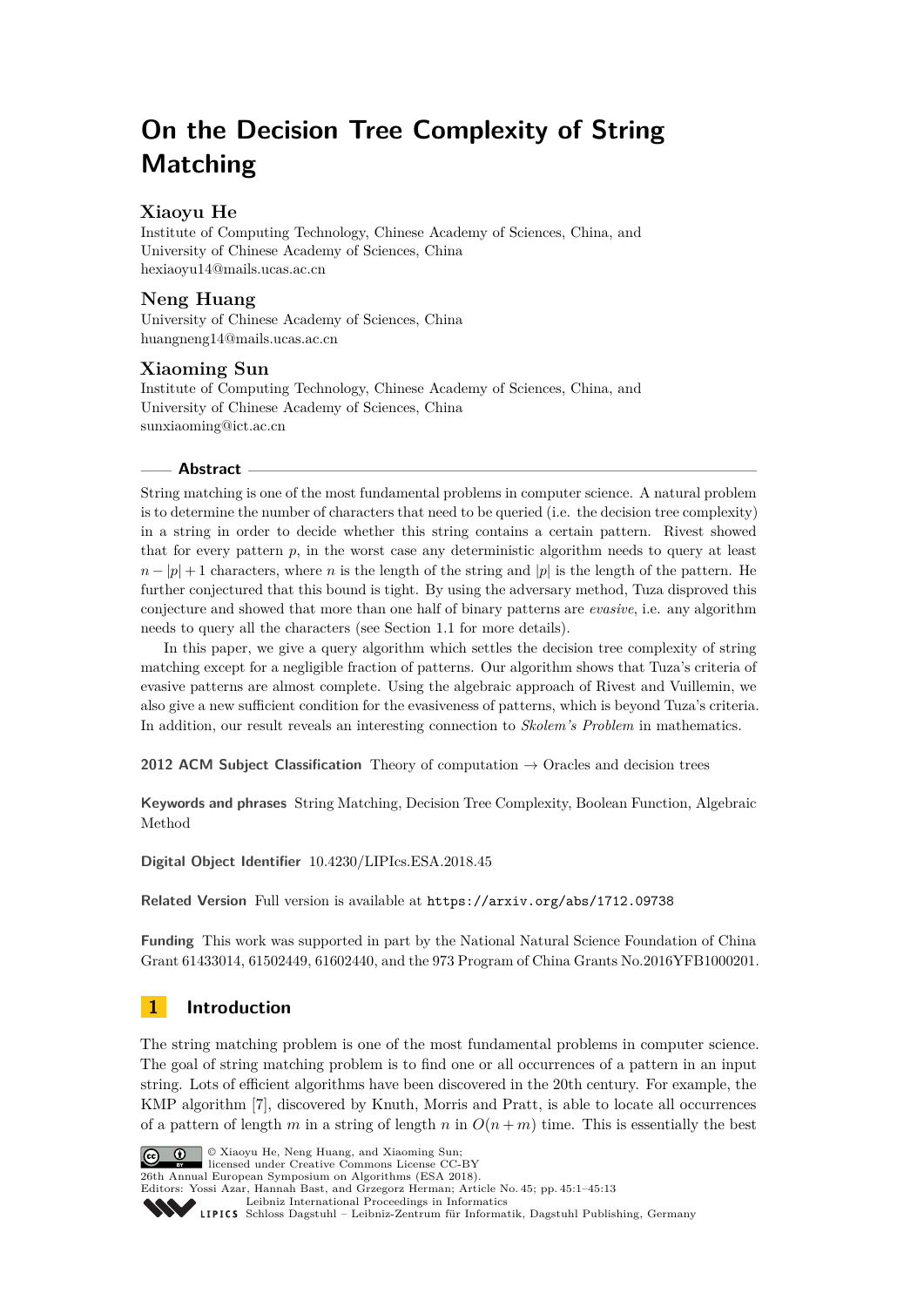#### **45:2 On the Decision Tree Complexity of String Matching**

possible since every algorithm needs  $\Omega(n+m)$  time to process the input. Another elegant algorithm is the Karp-Rabin algorithm [\[6\]](#page-12-2), which uses hashing and can be used to search for a set of patterns. A detailed treatment of these algorithms can be found in [\[3\]](#page-12-3). However, the problem becomes subtler when we adopt a different complexity measure, which is the number of characters that the algorithm has to examine in the input string given the prior knowledge of the pattern string. When we confine the alphabet to  $\{0, 1\}$ , this measure is exactly the *decision tree complexity* of boolean string matching problem. Recall that for a binary function  $f$ , its decision tree complexity is the number of bits that we have to examine in the worst case in any input  $x$  in order to compute  $f(x)$ .

# **1.1 Notations and Previous Work**

Let *p* be a pattern over alphabet  $\Sigma$  with  $|\Sigma| = \sigma$ . Throughout the paper, let *p*[*i*] be the *i*-th character in *p* and  $p[i..j]$  be the substring of *p* indexed from *i* to *j*. Let  $A_p$  be a deterministic string searching algorithm which searches for *p* in any given string *s*. Following Rivest [\[9\]](#page-12-4), we denote  $w(A_p, n)$  to be the maximum number of characters that  $A_p$  examines for any *s* of length *n*. Let  $D_p(n) = \min_{A_p} w(A_p, n)$ , where  $A_p$  is taken over all deterministic string searching algorithms. When the alphabet  $\Sigma = \{0, 1\}$ ,  $D_p$  is exactly the boolean decision tree complexity of string searching algorithm with pattern *p*. It is clear that this function is monotone, since we can simply add some redundant characters at the end of the searched text. We state this as the following proposition.

<span id="page-1-0"></span>▶ **Proposition 1.** *For every pattern p and*  $n \in \mathbb{N}$ *,*  $D_n(n) \leq D_n(n+1)$ *.* 

We define the evasiveness of a pattern as follows.

**► Definition 2.** A pattern *p* is called *evasive* if there exists  $N_0 \in \mathbb{N}$  such that for all  $n > N_0$ ,  $D_p(n) = n$ .

By this definition, a pattern *p* is evasive if for every algorithm *A* and every sufficiently large *n*, there is a string *s* of length *n* such that *A* has to query every character of *s* in order to determine whether *s* contains *p* as a substring. We are interested in determining what patterns are evasive and what patterns are not.

Let  $|p|$  denote the length of a pattern  $p$ . Rivest gave the following linear lower bound on  $D_p(n)$ :

<span id="page-1-1"></span>▶ **Theorem 3** ([\[9\]](#page-12-4)). For every pattern p,  $D_n(n) \ge n - |p| + 1$  for all  $n \in \mathbb{N}$ .

To prove this theorem, Rivest showed that for every  $n \in \mathbb{N}$ , there exists an integer *i* between 0 and |*p*| such that  $D_p(n+i) = n+i$ , then combined with Proposition [1,](#page-1-0) Theorem [3](#page-1-1) follows. Based on this result, we define *non-evasiveness* as follows.

**► Definition 4.** A pattern *p* is called *non-evasive* if for every  $N_0 \in \mathbb{N}$  there exists  $n > N_0$ such that  $D_p(n) = n - |p| + 1$ .

As discussed above, what Rivest proved in fact implies that it is impossible for a pattern to achieve the lower bound in Theorem [3](#page-1-1) on consecutive integers, which is the reason we define non-evasiveness in this way. Rivest showed that the pattern  $p = 1<sup>k</sup>$  (and therefore  $0<sup>k</sup>$ ) is non-evasive. He further conjectured that all patterns are non-evasive. However, this conjecture was later disproved by Tuza in [\[11\]](#page-12-5). We briefly summarize Tuza's work here. Given a string *b*, let *BE*(*b*) denote the set of patterns prefixed and suffixed by *b*, but other than *b*. Also, for patterns *u* and *v*, let *uv* denote their concatenation. If  $p \in BE(b)$ , then let  $p(b)$  be the string *ubv* where,  $ub = bv = p$ . Tuza proved the following result.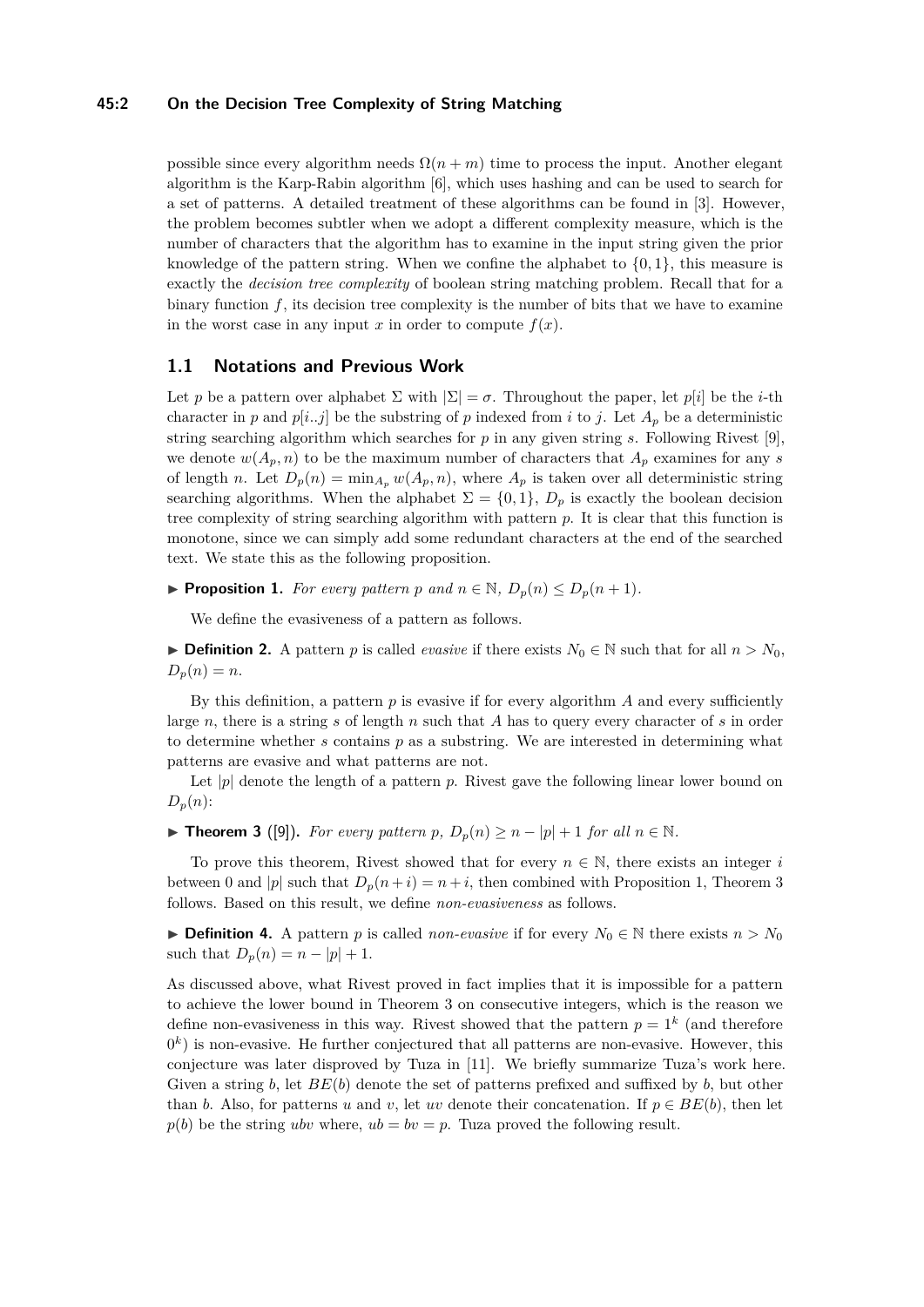<span id="page-2-0"></span>▶ **Theorem 5** ([\[11\]](#page-12-5)). *Let*  $p ∈ BE(b)$ . If

- **1.**  $p(b)$  does not contain a substring  $p'$  of length |p| other than prefix or suffix of  $p(b)$  such *that*  $p'$  *and*  $p$  *differ from each other in at most two characters, and*
- **2.** *the pattern pp does not contain a substring*  $p'$  *of length*  $|p|$  *other than prefix or suffix of pp such that p* <sup>0</sup> *and p differ from each other in at most four characters,*

and  $n \ge |p|(2|p|-|b|)/\gcd(|p|,|b|)$ , then  $D_p(n) \ge n-k$ , where  $k=n \mod \gcd(|p|,|b|)$ .

If a pattern string *p* satisfies the conditions in Theorem [5](#page-2-0) and  $gcd(|p|, |b|) = 1$ , then one would have  $D_p(n) = n$  for all sufficiently large *n*. This implies that *p* is evasive and therefore serves as a counterexample of Rivest's conjecture. Tuza estimated the proportion of pattern strings which satisfy the conditions in Theorem [5](#page-2-0) and proved that when  $\Sigma = \{0, 1\}$ , there exists more than  $0.5061 \cdot 2^m$  evasive patterns of length m.

Beyond the worst case complexity, the average-case complexity has also been studied previously, that is, finding out the numbers of characters that need to be examined on average assuming that the input string is sampled from the uniform distribution. Yao [\[12\]](#page-12-6) showed that, for almost all patterns of large enough length *m*, an algorithm needs to examine  $\Theta(\frac{n \log_q m}{m})$  characters on a uniformly random input string of length  $n > 2m$ , here *q* is the size of the alphabet.

# **1.2 Our Contributions**

In this paper we settle the decision tree complexity for almost every string except an *o*(1) fraction. More precisely, we prove that Tuza's lower bound, which is developed combinatorially, is in fact tight for almost every string, by showing an algorithm which achieves this lower bound. This algorithm is based on the periods of the pattern string.

**Definition 6** (Periods). Let p be a pattern of length m and k be a positive integer no larger than *m*. We say that *p* is *k*-periodic, or *p* has a period *k*, if  $p[i] = p[i + k]$  for all  $1 \leq i \leq n-k$ . Let  $\text{Period}(p) = \{k|p \text{ is } k\text{-periodic }\}$  be the set of all periods of p.

The definition here is the same as in [\[4\]](#page-12-7), in which it was used to develop a time-space optimal algorithm. A similar idea can also be found in [\[11\]](#page-12-5). For set  $S \subset \mathbb{N}$ , let  $gcd(S)$  denote the greatest common divisor of all elements in *S*. Here is our main theorem.

<span id="page-2-1"></span> $\triangleright$  **Theorem 7** (Main). Let p be a pattern of length m and  $c = \gcd(\mathbf{Period}(p))$  be the greatest *common divisor of all p*<sup>*'s*</sup> periods, then  $D_p(n) = n - (n \mod c)$ , except for an  $O(m^5\sigma^{-m/2})$ *fraction of patterns.*

Here, the fraction of patterns is computed in the following way. We first fix a pattern length *m*, and then count the number of patterns of length *m* that satisfy some certain properties, then compute its ratio to the total number of length-*m* patterns, which is  $\sigma^m$ . We then investigate the asymptotic behavior of this ratio as *m* goes to infinity.

By Theorem [7,](#page-2-1) the fraction of patterns whose decision tree complexity we don't know goes to 0 as the pattern length goes to infinity.

Besides this result, we also use the algebraic approach to show the evasiveness of certain family of patterns, for which Tuza's method does not work. This algebraic approach was first developed by Rivest and Vuillemin [\[10\]](#page-12-8), and we extend it to our problem. Interestingly, we find that this approach reveals a relation between our problem and the *Skolem's Problem*. We also define the *characteristic polynomial* of a pattern, which is again closely related to the pattern's periodic behaviors. This polynomial, besides its application in this problem, is of independent interest on its own.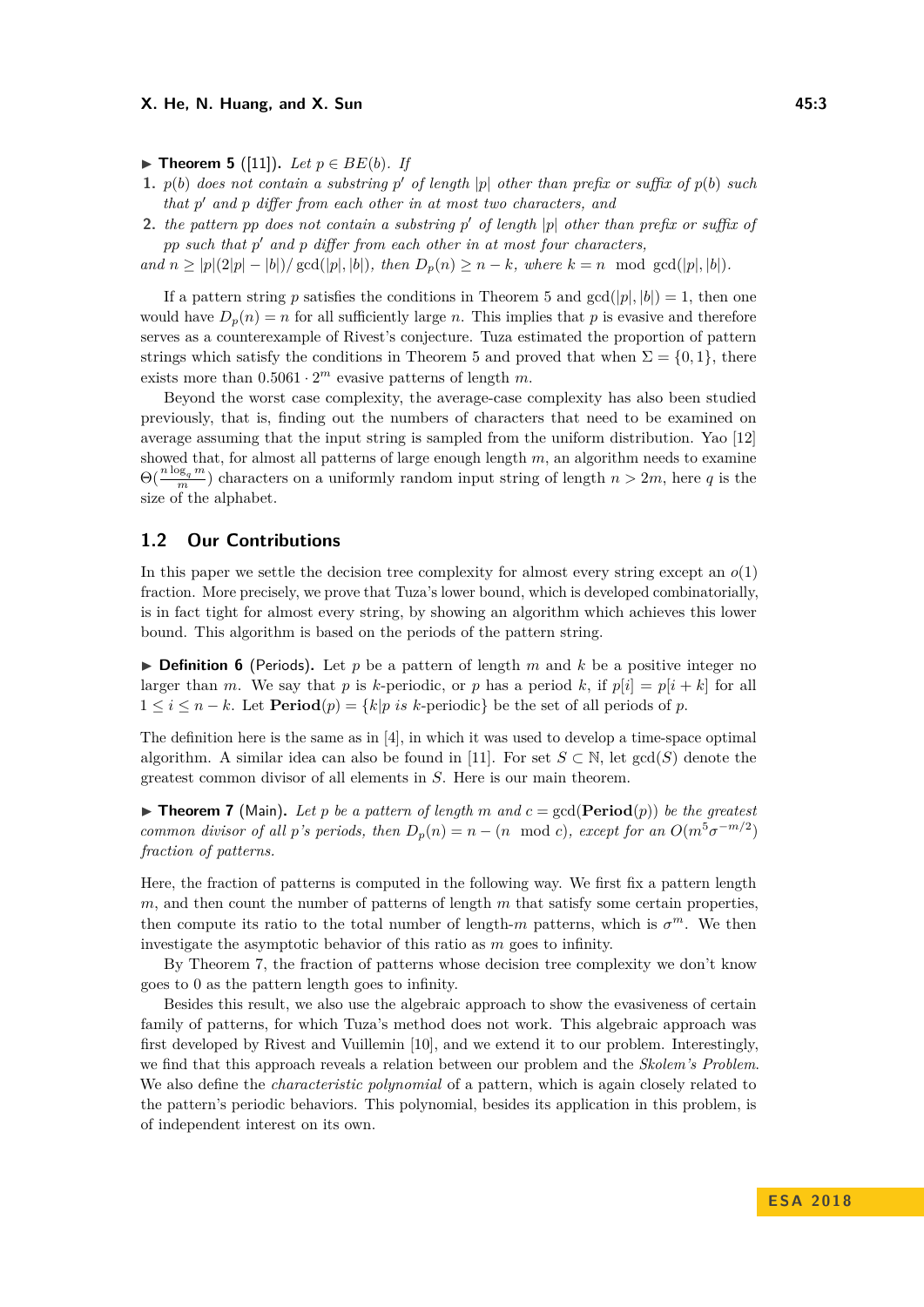### **45:4 On the Decision Tree Complexity of String Matching**

# **2 Upper Bounds**

In this section, we prove one direction of Theorem [7,](#page-2-1) which can be stated as the following lemma.

<span id="page-3-0"></span> $\blacktriangleright$  **Lemma 8.** Let p be a pattern of length m and  $c = \gcd(\text{Period}(p))$  be the greatest common *divisor of all p*<sup>*'s*</sup> *periods, then*  $D_p(n) \leq n - (n \mod c)$ *.* 

To show this lemma, we will develop an algorithm whose behavior depends on the periods of the pattern string.

### **2.1 Non-evasiveness of Bifix-free Patterns**

We first look at the simple case where our pattern is bifix-free.

 $\triangleright$  **Definition 9.** A string *s* is called a *bifix* of a string *t* if *s* is both a prefix and a suffix of *t*. A pattern *p* is called *bifix-free* if *p* has no bifix other than itself.

▶ Remark (Relations to combinatorics on words). The concepts of periods and bifixes are also studied in the field of combinatorics on words under possibly different names. Bifixes are usually referred to as *borders* in combinatorics on words, and bifix-free strings are usually called *unbordered words*. For more details from viewpoint of combinatorics on words, see [\[2\]](#page-12-9).

Bifix-free patterns have the following property in terms of periods.

<span id="page-3-1"></span> $\triangleright$  **Lemma 10.** *A pattern p of length n has a bifix of length k*  $\lt n$  *if and only if it is*  $(n - k)$ -periodic. Furthermore, p is bifix-free if and only if it has only one period, which is n.

**Proof.** If a pattern *p* has a period  $k < n$ , then  $p[1..(n-k)] = p[(k+1)..n]$ . This is equivalent to say that *p* has a prefix of length  $n - k$  which is equal to *p*'s suffix of length  $n - k$ . The "furthermore" part follows directly. J

Then, for a bifix-free pattern *p* we have  $|p| = \gcd(\mathbf{Period}(p))$ . According to Lemma [8,](#page-3-0) the following result is expected.

► **Lemma 11.** *Let p be a bifix-free pattern of length m, then*  $D_p(n) \leq n - (n \mod m)$  *and p is non-evasive.*

**Proof.** Consider the algorithm in Figure [1.](#page-4-0) We claim that this algorithm can produce the correct output after  $n - (n \mod m)$  queries to the string. Suppose that in Line 11, we find that  $s[i..j]$  is not equal to p, otherwise we can stop and output this occurrence. Note that until Line 11 we have only queried *m* characters in *s*, which are  $s[i], s[i+1], \ldots, s[j]$ . We show that for indices *l* with  $1 \leq l \leq m$ , we have  $s[l..(l+m-1)] \neq p$ .

- $\blacksquare$  1 < *l* < *i*. In this case, there exists an index *t* with  $i \leq t \leq l + m 1$  such that  $s[t..(l+m-1)]$  is not a suffix of *p*, since otherwise  $s[l+m]$  would not be queried, contradicting the fact that  $j = i + m - 1 \geq l + m$ . And therefore we have  $s[l..(l+m-1)]$ is not suffix of *p*.
- $l = i$ *. In this case we have by assumption that*  $s[l..(l + m 1)] = s[i..j] ≠ p$ *.*
- $\blacksquare$  *i* < *l* ≤ *m*. Assume that *s*[*l..*(*l* + *m* − 1)] equals to *p*. Then for all indices *t* with  $l \le t \le j$ ,  $s[l..t]$  is a prefix of  $p$ , and therefore by bifix-freeness, is not a suffix of  $p$ . However, since  $i < l$ ,  $s[l - 1]$  is queried, so there must exists such an index t that  $s[l..t]$  is a suffix of p, which is a contradiction. Hence  $s[l..(l+m-1)]$  does not equal to *p*.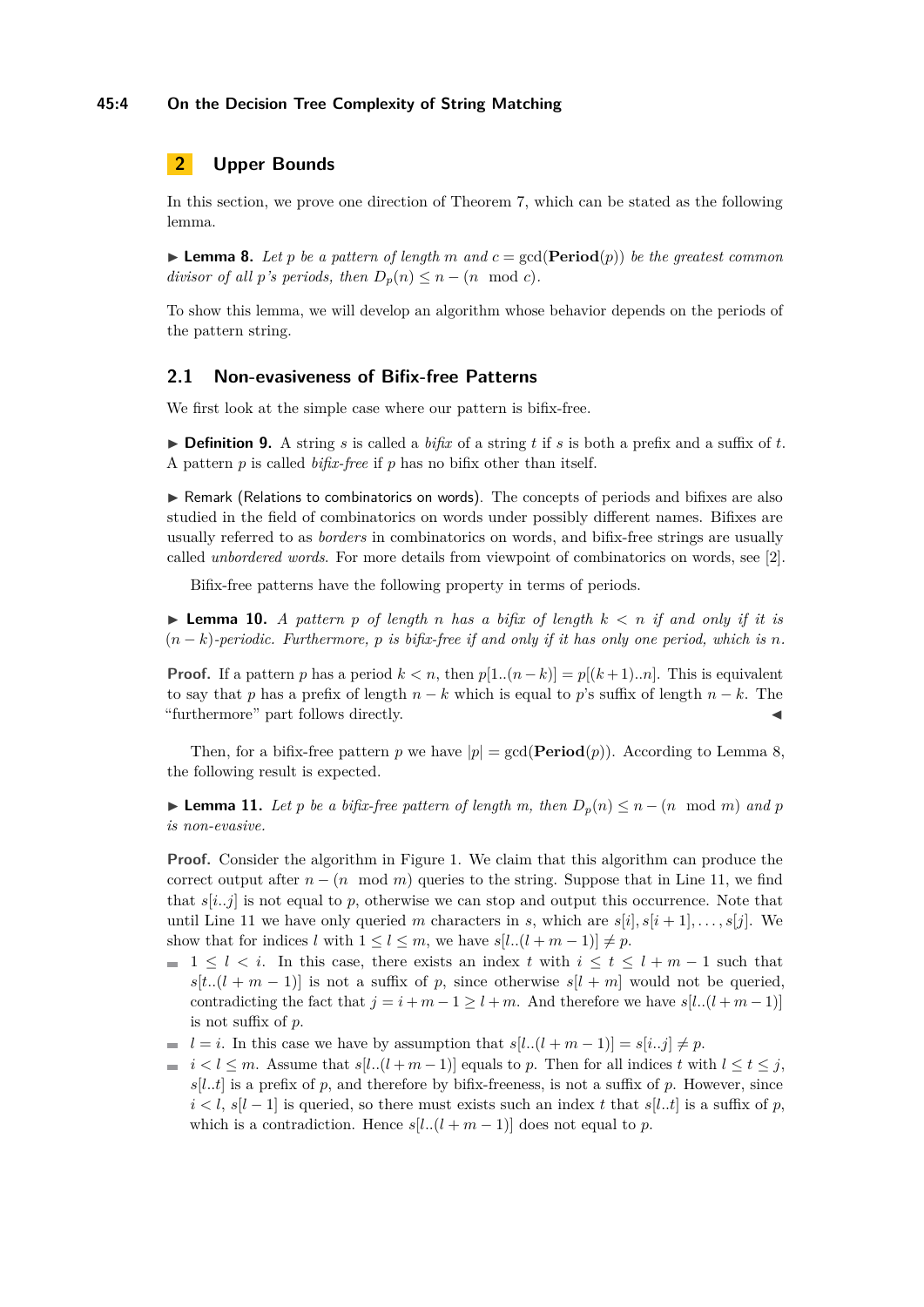<span id="page-4-0"></span>**Input:** string *s* of length *n*, bifix-free pattern  $p$  of length  $m$ **Output:** whether *p* is a substring of *s* 1: **function**  $\text{FIND}(s, p)$ 2: **if** *n < m* **then** 3: **return** *f alse* 4:  $i \leftarrow m, j \leftarrow m$ 5: query(*s*[*m*]) 6: **while**  $j - i \neq m - 1$  **do** 7: **if**  $s[i..j]$  is a suffix of *p* **then** 8: query( $s[i-1]$ ),  $i \leftarrow i-1$ 9: **else** 10:  $\text{query}(s[j + 1]), j \leftarrow j + 1$ 11: **if**  $s[i..j] = p$  **then** 12: **return** *true* 13: **else** 14: **return**  $\text{FIND}(s[m+1..n], p)$ 15: **end function**

**Figure 1** Algorithm for bifix-free patterns.

<span id="page-4-1"></span>**Table 1** The table for the first three significant digits for  $b_{\infty}^{\sigma}$  when  $\sigma \leq 6$ .

|  |  | $0.268$   $0.557$   $0.688$   $0.760$ | 0.801 |
|--|--|---------------------------------------|-------|

This shows that after querying *m* characters, we either find an occurrence of *p* in *s*, or reduce the size of *s* by *m*. When the size of *s* is smaller than *m*, the algorithm trivially stops. Therefore after  $n - (n \mod m)$  queries, we will be able to determine whether *s* contains *p*. This establishes an upper bound on  $D_p(n)$ , namely  $D_p(n) \leq n - (n \mod m)$ , which matches Rivest's lower bound. We conclude that bifix-free patterns are non-evasive.  $\blacktriangleleft$ 

We note that the above algorithm is in fact applicable for all finite alphabets. For an alphabet  $\Sigma$  of size  $\sigma$ , we define  $b_m^{\sigma}$  to be the proportion of bifix-free strings in strings of length *m*, that is,

$$
b_m^\sigma = \frac{|\{p \in \Sigma^m | p \text{ is bifix-free}\}|}{\sigma^m}, |\Sigma| = \sigma.
$$

Nielsen [\[8\]](#page-12-10) showed that the sequence  ${b_m^{\sigma}}_{m=1}^{\infty}$  converges. Furthermore, he proved that

$$
b_{\infty}^{\sigma} := \lim_{m \to \infty} b_m^{\sigma} \ge 1 - \sigma^{-1} - \sigma^{-2}.
$$

Table [1](#page-4-1) (from [\[8\]](#page-12-10)) shows the first three significant digits for  $b_{\infty}^{\sigma}$  when  $\sigma \leq 6$ .

From this we obtain that more than 26.7% of binary pattern strings of length *m* are non-evasive, where  $m$  is sufficiently large. We also note that, as the size of the alphabet increases, the percentage of patterns that are non-evasive tends to 1.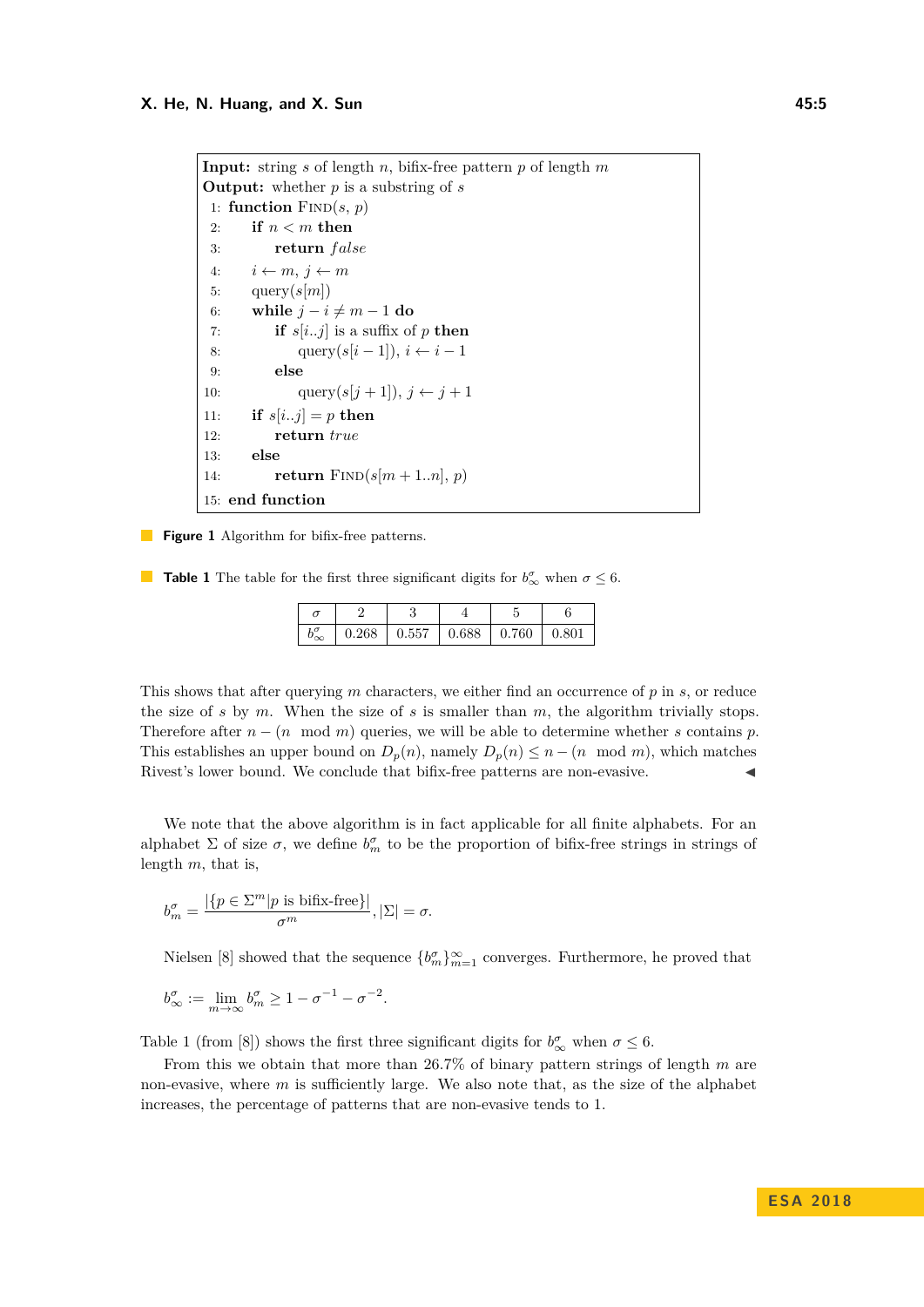<span id="page-5-0"></span>**Algorithm 1** Algorithm for general patterns. **Input:** string *s* of length *n*, pattern *p* of length *m* **Output:** whether *p* is a substring of *s* 1: **function**  $\text{FIND}(s, p)$ 2: **if**  $n < m$  **then return**  $false$ 3:  $i \leftarrow m, j \leftarrow m$ 4: query $(s[m])$ 5: **while**  $j - i \neq m - 1$  **do** 6: **if**  $s[i..j]$  is a suffix of *p* **then** 7: query( $s[i-1]$ ),  $i \leftarrow i-1$ 8: **else** 9:  $\text{query}(s[j + 1]), j \leftarrow j + 1$ 10: **if**  $s[i..j] = p$  **then** 11: **return** *true* 12:  $l \leftarrow m + c$ 13: **while**  $l \leq n$  **do** 14:  $i \leftarrow l, j \leftarrow l$ 15: query(*s*[*l*]) 16: **repeat** 17: **if**  $s[i..j]$  is a suffix of *p* **then** 18: query( $s[i-1]$ ),  $i \leftarrow i-1$ 19: **else** 20:  $\text{query}(s[j+1]), j \leftarrow j+1$ 21: **until** *c* new characters have been queried **OR**  $j - i = m - 1$ 22: **if**  $s[(j - m + 1)...j] = p$  **then** 23: **return** *true* 24:  $l \leftarrow l + c$ 25: **return** *f alse* 26: **end function**

# **2.2 The General Case**

In the previous section, we used bifix-freeness as a crucial tool in our algorithm. The property stated in Lemma [10](#page-3-1) is in fact playing an important role here. It is natural to ask that what if a pattern has periods other than its own length? An intuition is that if a pattern has good periodic behaviors, then a well-behaved algorithm must exist as well. We therefore formalize this intuition and give the proof of Lemma [8.](#page-3-0)

**Proof of Lemma [8.](#page-3-0)** Let's consider the algorithm in Algorithm [1,](#page-5-0) which is a generalization of the algorithm for bifix-free patterns. Intuitively, this algorithm examines the string by blocks of size *c*, which is the greatest common divisor of *p*'s periods. Note that for simplicity we formulate this algorithm in a way that it may query the same character more than once. In such cases, we can reuse the previous result and need not really query that character. Our algorithm might also query a character in *s* with index larger than *n*. In such cases, we assume that we obtain a character different than  $p[m]$ , such that it cannot form the pattern *p* with previous characters. We also assume that *c >* 1.

First of all, it is easy to see that this algorithm queries at most  $n - (n \mod c)$  characters in *s*. We now show that this algorithm returns the answer correctly. Our algorithm only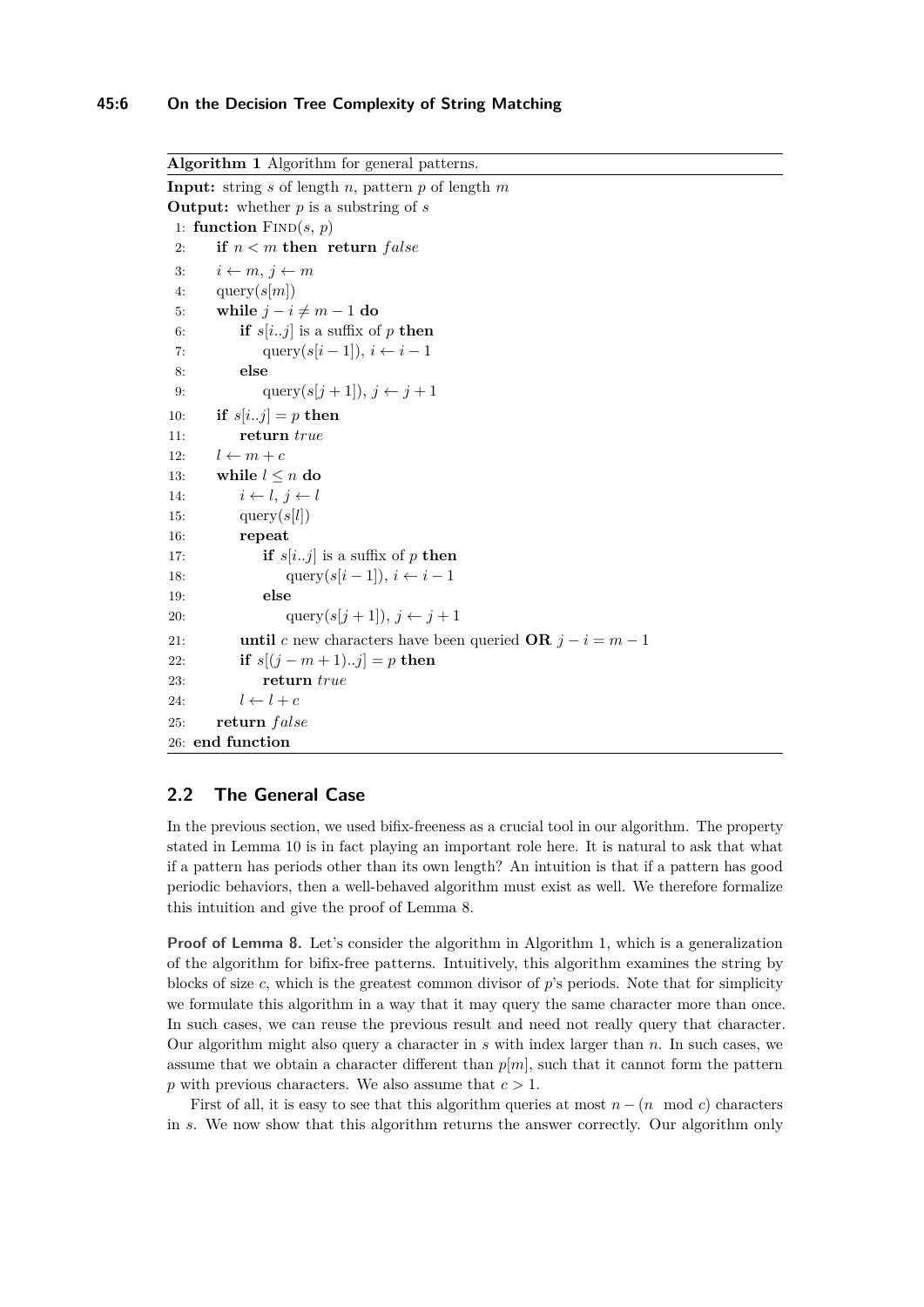#### **X.** He, N. Huang, and X. Sun 45:7

returns *true* when it really see the pattern *p*, so it suffices to show that if there are occurrences of *p* in *s*, then our algorithm will always be able to find one. Here we prove that it will always find the first occurrence.

Assume that the first occurrence of *p* in *s* is  $s[k - m + 1..k]$  and  $k = hc + t$  for some  $0 \leq t < c$ . We want to show that, when our algorithm starts to examine the  $(hc)$ -th character of the string at Line 15 (it could be that our algorithm will be able to locate *p* in the while loop beginning at Line 5, but that case is even simpler), there are at most *c* characters in  $s[k - m + 1..k]$  which have not been queried yet. If this holds, then our algorithm will be able to identify  $s[k - m + 1..k]$  as p in at most c queries.

In fact, we prove a strong claim that whenever  $k - m < l \leq k$ , in order for the repeat-until loop at Line 16-21 to stop, we either either query *c* new characters in the range  $s[k-m+1..k]$ . or we have queried every character in the range  $s[k - m + 1..l + t]$ .

Suppose our algorithm is going to query a character with index smaller than  $k - m + 1$ when  $k - m < l \leq k$ , then at some point our algorithm will query  $s[k - m]$  at Line 18. Clearly,  $i = k - m + 1$  at that moment. Also, it must be that  $j = l + t$ , for when Line 18 is executed.  $s[i..j]$  must be a suffix of *p*. But we also know that  $s[i..j]$  is a prefix of *p*. Thus the length of  $s[i..j]$ , which is  $j - k + m$ , must be a multiple of *c*, implying that  $j = l + t$  (since *l* is always a multiple of *c*). If our algorithm do not query a character with index smaller than  $k - m + 1$ when  $k - m < l \leq k$ , then in order for the repeat-until loop at Line 16 to end, we have all our *c* new characters in  $s[k - m + 1..k]$ . This proves what we need, and the correctness of our algorithm follows.

# **3 Proof of Theorem [7](#page-2-1)**

In this section, we give the proof of our main theorem. We have proved one direction in Section 2. For the other direction, we use a similar analysis to Tuza's in [\[11\]](#page-12-5). We first restate (a stronger version of) Tuza's theorem here.

<span id="page-6-0"></span>▶ **Theorem 12** ([\[11\]](#page-12-5)). *Assume that*  $p ∈ BE(b_1), p ∈ BE(b_2), ..., p ∈ BE(b_l)$ *. If* 

- **1.** *for every*  $1 \leq i \leq l$ ,  $p(b_i)$  *does not contain a substring*  $p'$  *of length*  $|p|$  *other than prefix or*  $suffix of p(b_i) such that p' and p differ from each other in at most two characters, and$
- **2.** *the pattern pp does not contain a substring*  $p'$  *of length*  $|p|$  *other than prefix or suffix of pp such that p* <sup>0</sup> *and p differ from each other in at most four characters,*

then for sufficiently large n,  $D_p(n) \ge n - k$ , where  $k = n \mod \gcd(\{|p|, |b_1|, |b_2|, \ldots, |b_l|\}).$ 

We note that in Tuza's language,  $p \in BE(b)$  essentially means that p has a bifix b. As is shown in Lemma [10,](#page-3-1) it is equivalent to say that *p* is  $(|p| - |b|)$ -periodic. Thus the condition  $p \in BE(b_1), p \in BE(b_2), \ldots, p \in BE(b_l)$  is simply saying that *p* has periods  $|p| - |b_1|, |p| |b_2|, \ldots, |p| - |b_l|$ , other than its own length  $|p|$ , and the expression  $gcd({\{|p|, |b_1|, |b_2|, \ldots, |b_l|\}})$ is equivalent to  $gcd(Period(p))$ . To prove Theorem [7,](#page-2-1) we need the following two lemmas. These two lemmas are generalizations of Lemma 11 and Lemma 12 in [\[11\]](#page-12-5).

<span id="page-6-1"></span>► **Lemma 13.** Let  $B_1(n)$  be the set of patterns p such that  $|p| = n$ ,  $p \in BE(b)$  for some *b* and  $p(b)$  contains a substring  $p'$  of length  $n$  other than prefix or suffix of  $p(b)$  such that  $p'$ *and p* differ from each other in at most two characters. Then  $|B_1(n)| = O(n^4 \sigma^{n/2})$ .

<span id="page-6-2"></span> $\blacktriangleright$  **Lemma 14.** Let  $B_2(n)$  be the set of patterns p such that  $|p| = n$  and the pattern pp contains *a substring p* <sup>0</sup> *of length n other than prefix or suffix of pp such that p* <sup>0</sup> *and p differ from each other in at most four characters. Then*  $|B_2(n)| = O(n^5 \sigma^{n/2})$ *.*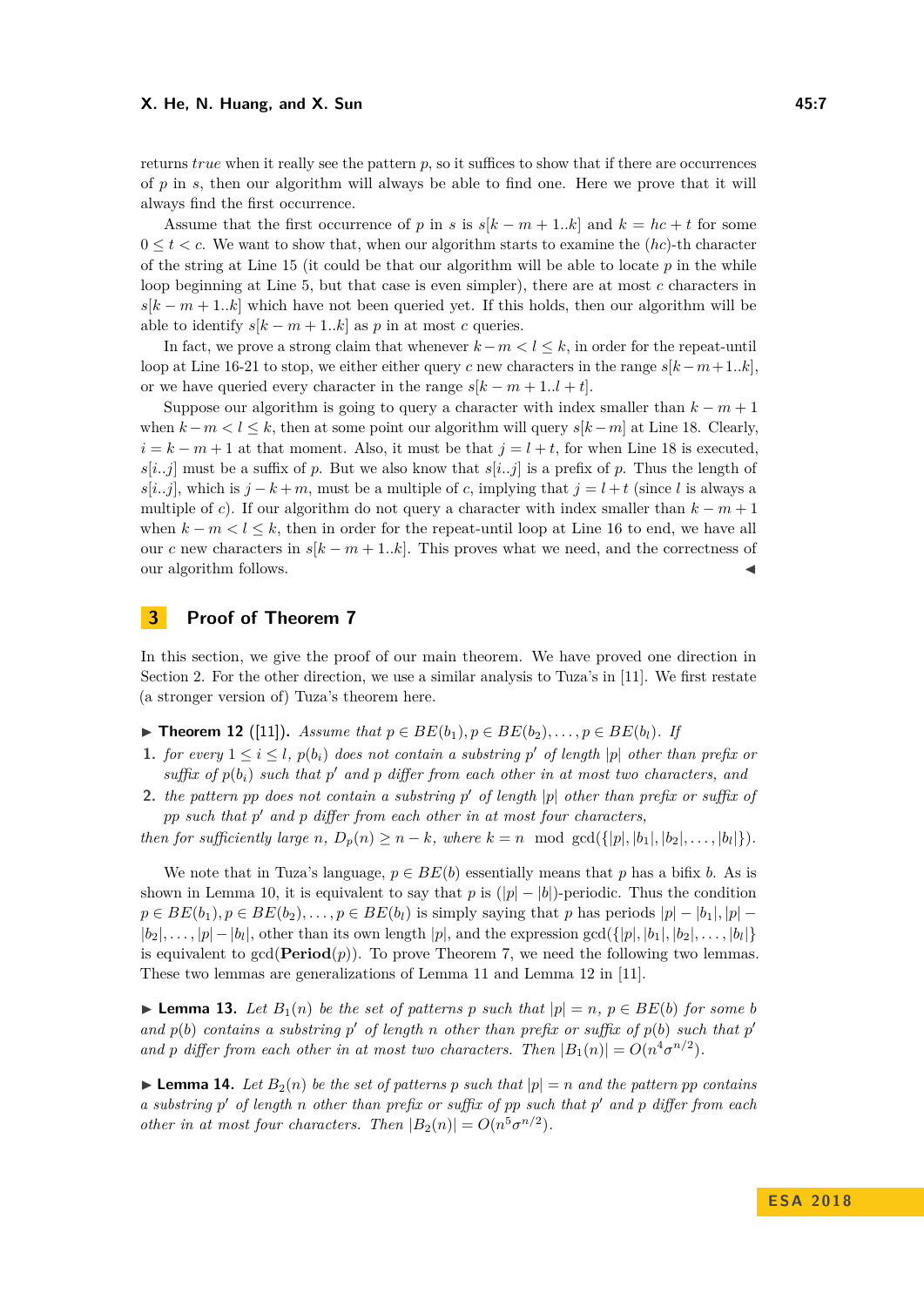#### **45:8 On the Decision Tree Complexity of String Matching**

**Proof of Theorem [7.](#page-2-1)** Let *p* be a pattern of length *m*. If  $p \notin B_1(m) \cup B_2(m)$ , then by Theorem [12,](#page-6-0)  $D_p(n) \geq n - k$ , where  $k = n \mod \gcd(\mathbf{Period}(p))$ . Also, by Lemma [8,](#page-3-0)  $D_p(n) \leq n - k$ . Therefore  $D_p(n) = n - k$  for all  $p \notin B_1(m) \cup B_2(m)$ . By Lemma [13](#page-6-1) and Lemma [14,](#page-6-2)  $|B_1(m) \cup B_2(m)| = O(m^5 \sigma^{m/2})$ , and hence Theorem [7](#page-2-1) follows.

For simplicity, from now on we say  $p(b)$  *has property 1* if  $p \in BE(b)$  and  $p(b)$  contains a substring  $p'$  of length  $n$  other than prefix or suffix of  $p(b)$  such that  $p'$  and  $p$  differ from each other in at most two characters, and we say *p has property 2* if the pattern *pp* contains a substring  $p'$  of length *n* other than prefix or suffix of  $pp$  such that  $p'$  and  $p$  differ from each other in at most four characters.

### **3.1 Proofs of the Two Lemmas**

Now we prove Lemma [13](#page-6-1) and Lemma [14.](#page-6-2) Tuza proved the case when  $\Sigma = \{0, 1\}$  in [\[11\]](#page-12-5). We will adapt his proof to handle the case where  $\Sigma$  is any finite alphabet.

<span id="page-7-0"></span>**Example 15.** *If*  $p(b)$  *has property 1 for some*  $|b| > |p|/2$ *, then we can find b*<sup>*'*</sup> *with length at most*  $|p|/2$  *such that*  $p(b')$  *has property 1 as well.* 

**Proof.** If  $p \in BE(b)$  for some  $|b| > |p|/2$ , then by definition,  $p[i] = p[i + |p| - |b|]$  for every  $1 \leq i \leq |b|$ . Assume that  $k(|p|-|b|) < |p| \leq (k+1)(|p|-|b|)$  for some k, then let  $b' = p[k(|p| - |b|) + 1..|p|]$ . It is straightforward to check that *b*' is also a bifix of *p* and  $p(b')$ contains  $p(b)$  as a substring. Therefore  $p(b')$  has property 1 if  $p(b)$  has property 1.

**Proof of Lemma [13.](#page-6-1)** Let  $p \in B_1(n)$ . By definition and Lemma [15,](#page-7-0) for some  $|b| \le |p|/2$ ,  $p(b)$ contains a substring  $p'$  of length  $n$  other than prefix or suffix of  $p(b)$  such that  $p'$  and  $p$  differ from each other in at most two characters. These at most two characters can be chosen in  $(\sigma - 1)^2 n(n-1)/2 + (\sigma - 1)n + 1$  different ways. Assume that p' starts in the  $(i + 1)$ -th character in  $p(b)$ , then after we fix these two erroneous locations, the first  $gcd(i, n - |b|)$ characters in  $p(b)$  will uniquely determine  $p(b)$ . Therefore we have

$$
|B_1(n)| \le \sum_{|b|=1}^{n/2} \sum_{i=1}^{n-|b|-1} ((\sigma - 1)^2 n(n-1)/2 + (\sigma - 1)n + 1)\sigma^{\gcd(i,n-|b|)}
$$
  

$$
\le n^2 \sigma^2 \sum_{|b|=1}^{n/2} \sum_{i=1}^{n-|b|-1} \sigma^{\gcd(i,n-|b|)}
$$
  

$$
\le n^2 \sigma^2 \cdot \frac{n}{2} \cdot n \sigma^{n/2}
$$
  

$$
= \frac{n^4}{2} \sigma^{n/2+2}.
$$

**Proof of Lemma [14.](#page-6-2)** The proof is similar to that of Lemma [13.](#page-6-1) Let  $p \in B_2(n)$ . Then the pattern  $pp$  has a substring  $p'$  that differs from  $p$  in at most four characters. These at most four characters can be chosen in at most  $|\Sigma|^4 n^4$  different ways. Assume that  $p'$  starts in the  $(i+1)$ -th position, then the first  $gcd(i, n)$  characters in p uniquely determines p. Therefore we have

$$
|B_2(n)| \le \sum_{i=1}^{n-1} \sigma^4 n^4 \sigma^{\gcd(i,n)} \le \sum_{i=1}^{n-1} \sigma^4 n^4 \sigma^{n/2} \le n^5 \sigma^{n/2+4}.
$$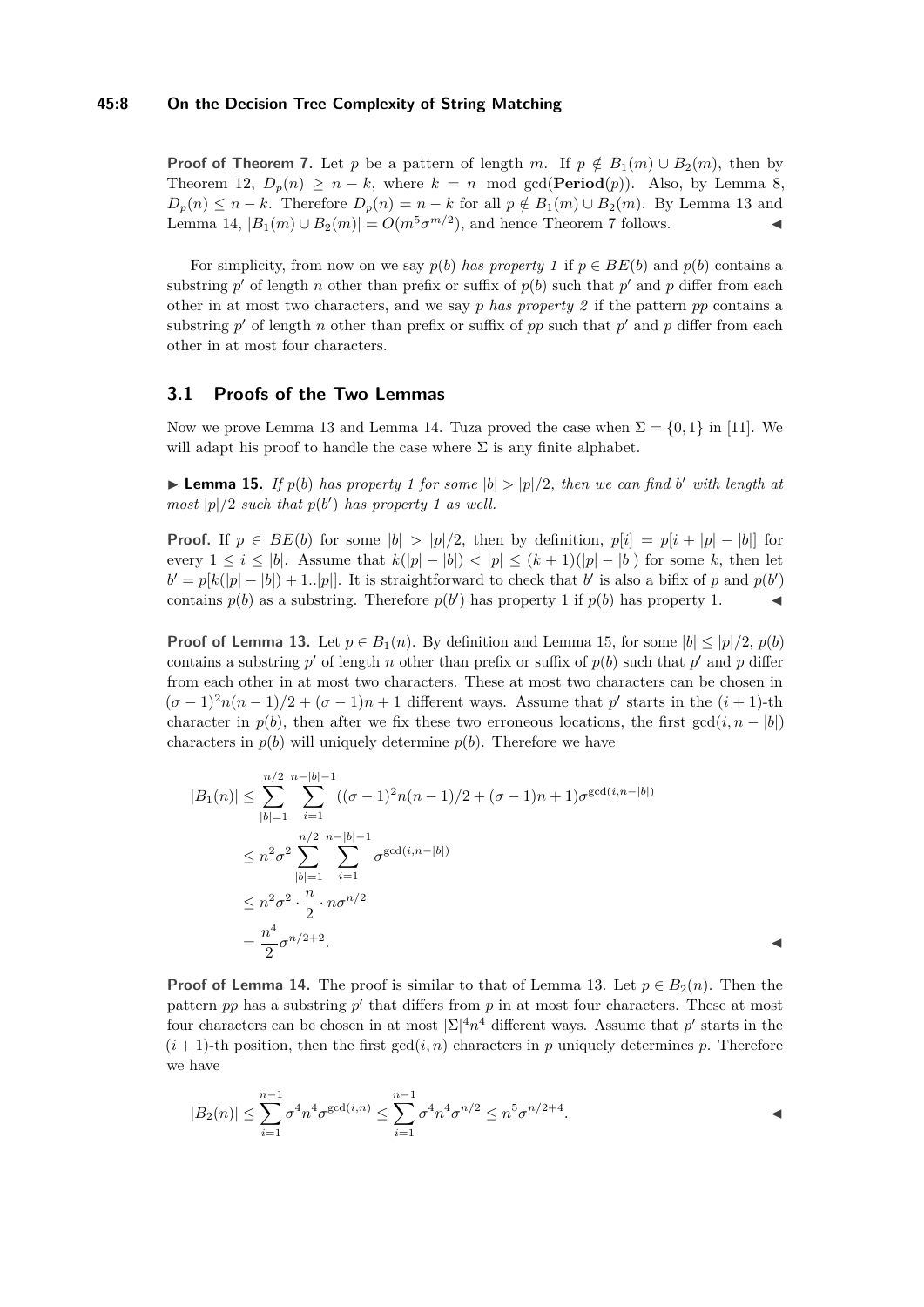#### <span id="page-8-1"></span>**X.** He, N. Huang, and X. Sun 45:9



**Figure 2** The finite state automaton for pattern  $p = 1010$ .

### **4 A Sufficient Condition for Evasiveness**

Now that we have finished the proof of Theorem [7,](#page-2-1) a natural question to ask is what patterns lie outside the scope of Theorem [7?](#page-2-1) Rivest has given an example in [\[9\]](#page-12-4), by showing that the pattern  $1^n$  is non-evasive while  $gcd(Period(1^n)) = 1$  since every integer between 1 and  $n$  is a period of  $1^n$ . In this section, we will use the algebraic method to develop a new sufficient condition for evasiveness. We will assume that the alphabet  $\Sigma = \{0, 1\}$ . We first introduce the notion of characteristic polynomial in Section [4.1](#page-8-0) and then state our theorem in Section [4.2.](#page-10-0) In Section [4.3,](#page-11-0) we will show the relationship between a pattern's periods and its characteristic polynomial, which allows for a convenient way to calculate the polynomial.

### <span id="page-8-0"></span>**4.1 The KMP Automaton and the Transition Matrix**

Following Rivest [\[9\]](#page-12-4) we will make use of the finite state automaton constructed by the Knuth-Morris-Pratt algorithm. Let *p* be a pattern string of length *m*, then the automaton constructed will have  $m + 1$  states, where state  $q_1$  is the initial state and state  $q_{m+1}$  is the only accepting state. The automaton reaches state  $q_i$  if the previous  $i-1$  characters is a prefix of  $p$  where  $i$  is the largest possible among such ones, and the pattern  $p$  is not found already. The automation reaches state  $q_{m+1}$  as soon as the pattern p is found, and stays there forever. See Figure [2](#page-8-1) for an example of the KMP automaton when the pattern  $p = 1010$ .

Let  $U_p(n,i)$  be the set of strings of length *n* on which the automaton ends in state  $q_i$ . Let  $g_p(n, i) := \sum_{s \in U_p(n,i)} x^{wt(s)}$ , where  $wt(s)$  is the number of 1's in *s*. The following lemma is used in [\[10\]](#page-12-8) to show evasiveness of boolean functions.

<span id="page-8-2"></span>▶ **Lemma 16** ([\[10\]](#page-12-8)). *If*  $D_p(n) \le n - l$  *for some integer*  $1 \le l \le n$ *, then*  $(x + 1)^l$  *divides*  $g_p(n, m+1)$ .

A useful consequence of this lemma is the following corollary.

▶ Corollary 17. If there exists  $N_0 \in \mathbb{N}$  such that  $g_p(n, m + 1) \neq 0 \mod (x + 1)$  for all  $n > N_0$ *, then*  $D_p(n) = n$ *, i.e. p is evasive.* 

By Lemma [16,](#page-8-2) we are only interested in the value of  $g_p(n, m + 1)$  modulo  $x + 1$ . Note that we always have

 $g_p(n+1, m+1) = (x+1)g_p(n, m+1) + y \cdot g_p(n, m)$ 

where *y* equals 1 or *x* depending on the last bit of the pattern string. Taking modulus of  $(x + 1)$  on both sides, we obtain

 $g_p(n+1, m+1) \equiv y \cdot g_p(n, m) \mod (x+1).$ 

Since  $y \equiv \pm 1 \mod (x+1)$  (with the sign determined by the last bit of the pattern string), we obtain the following lemma.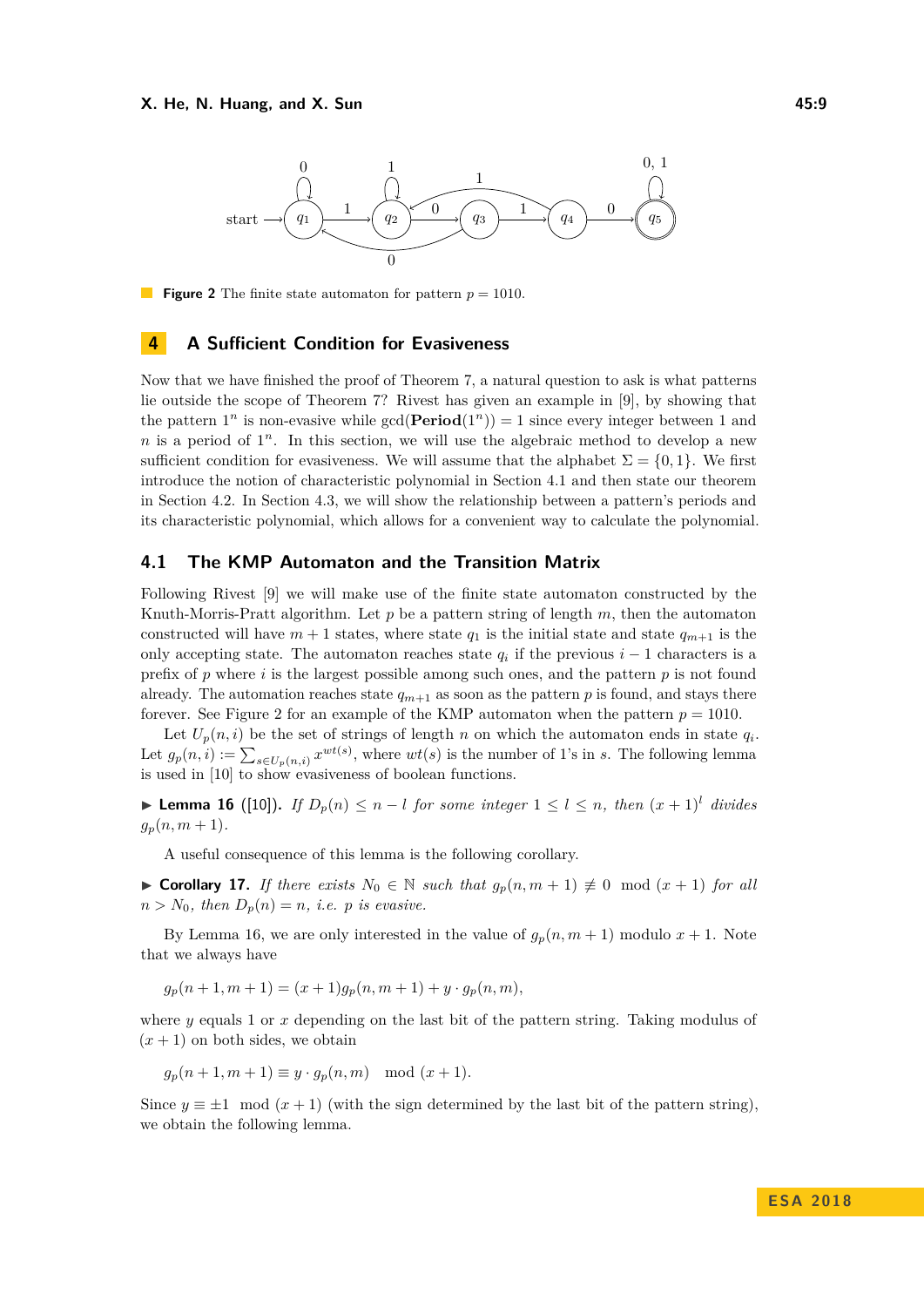#### **45:10 On the Decision Tree Complexity of String Matching**

► **Lemma 18.**  $g_p(n+1, m+1) \equiv 0 \mod (x+1)$  *if and only if*  $g_p(n, m) \equiv 0 \mod (x+1)$ *. Moreover, if there exists*  $N_0 \in \mathbb{N}$  *such that*  $g_p(n,m) \not\equiv 0 \mod (x+1)$  *for all*  $n > N_0$ *, then p is evasive.*

Now we define the transition matrix. Given a pattern string *p* of length *m*, we can express  $g_p(n+1,1), \ldots, g_p(n+1,m)$  in terms of  $g_p(n,1), \ldots, g_p(n,m)$ . For example, when  $p = 1010$ , according to the automata in Figure [2,](#page-8-1) we can write

$$
\left(\begin{array}{c} g_p(n+1,1) \\ g_p(n+1,2) \\ g_p(n+1,3) \\ g_p(n+1,4) \end{array}\right) = \left(\begin{array}{cccc} 1 & 0 & 1 & 0 \\ x & x & 0 & x \\ 0 & 1 & 0 & 0 \\ 0 & 0 & x & 0 \end{array}\right) \left(\begin{array}{c} g_p(n,1) \\ g_p(n,2) \\ g_p(n,3) \\ g_p(n,4) \end{array}\right)
$$

Since we are only interested in these values modulo  $x + 1$ , we may plug in  $x = -1$  into all these terms. We denote  $\overline{g}_p(n,i)$  to be the value obtained by plugging  $x = -1$  into  $g_p(n,i)$ . In the previous example where  $p = 1010$ , we will obtain

$$
\left( \begin{array}{c} \overline{g}_p(n+1,1) \\ \overline{g}_p(n+1,2) \\ \overline{g}_p(n+1,3) \\ \overline{g}_p(n+1,4) \end{array} \right) = \left( \begin{array}{cccc} 1 & 0 & 1 & 0 \\ -1 & -1 & 0 & -1 \\ 0 & 1 & 0 & 0 \\ 0 & 0 & -1 & 0 \end{array} \right) \left( \begin{array}{c} \overline{g}_p(n,1) \\ \overline{g}_p(n,2) \\ \overline{g}_p(n,3) \\ \overline{g}_p(n,4) \end{array} \right)
$$

We call the matrix on the right hand side of the above equation the *transition matrix* of the pattern string  $p = 1010$ . In general, given a pattern string  $p$ , we write down the recurrence relation of  $g_p(n, i)$  in the matrix form and plug in  $x = -1$ , and the resulting matrix will be our transition matrix. Let  $T_p$  denote the transition matrix for pattern  $p$ .

We will see later that the eigenvalues of  $T_p$  are of great use to us. We establish the following lemma using the characteristic polynomial of  $T_p$ . In the remaining part of this paper we will refer to the characteristic polynomial of  $T_p$  as characteristic polynomial of the pattern *p*.

<span id="page-9-0"></span>► **Lemma 19.** Let *p be a pattern of length m.* Let  $P(\lambda) = \lambda^m + c_{m-1}\lambda^{m-1} + \cdots + c_0$  *be the characteristic polynomial of p, then we have the recurrence relation*

$$
\overline{g}_p(n+m,m) + c_{m-1}\overline{g}_p(n+m-1,m) + \dots + c_0\overline{g}_p(n,m) = 0.
$$
\n(1)

**Proof.** By the Cayley-Hamilton theorem (see Theorem 5.2.3 in [\[1\]](#page-12-11)), we have

$$
T_p^m + c_{m-1}T_p^{m-1} + \dots + c_0I = 0,
$$

where  $I$  is the identity matrix. Right multiply both sides by column vector

$$
\overline{g}_p(n) = (\overline{g}_p(n,1), \overline{g}_p(n,2), \ldots, \overline{g}_p(n,m))^t,
$$

we obtain

$$
\overline{g}_p(n+m) + c_{m-1}\overline{g}_p(n+m-1) + \cdots + c_0\overline{g}_p(n) = 0,
$$

since  $T_p \overline{g}_p(n) = \overline{g}_p(n+1)$ . Both sides of the equation above are *m*-dimensional column vectors, and we get the desired recurrence relation by looking at the last row of both vectors.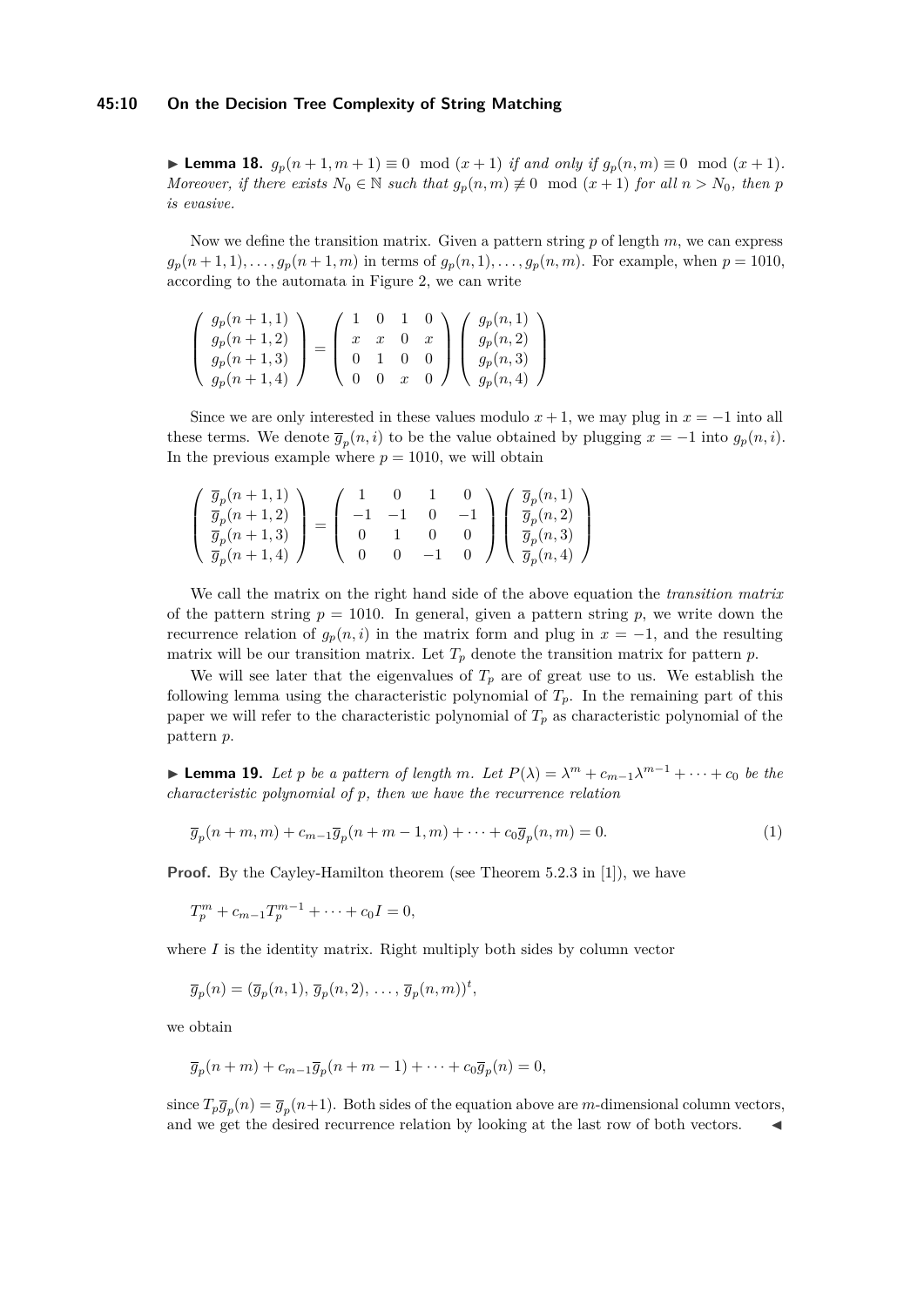### <span id="page-10-0"></span>**4.2 The Skolem Problem and Finite Zeroes**

Lemma [19](#page-9-0) gives us a tool to get around  $\overline{g}_p(n,1), \ldots, \overline{g}_p(n,m-1)$  and focus only on  $\overline{g}_p(n,m)$ . Now we are faced with the following problem:

Let  $\{u_n\}$  be a linear recurrent sequence. Does there exist  $N_0$  such that  $u_n$  is non-zero for all  $n > N_0$ ?

This problem is very similar to the *Skolem's Problem*, which can be stated as follows:

Let  $\{u_n\}$  be a linear recurrent sequence. Does there exist *n* such that  $u_n = 0$ ?

For a detailed survey of the Skolem's problem, readers are referred to [\[5\]](#page-12-12). We will use the following result from [\[5\]](#page-12-12), which partially solved our problem.

<span id="page-10-1"></span>I **Lemma 20** ([\[5\]](#page-12-12))**.** *Assume sequence* {*un*}<sup>∞</sup> *<sup>n</sup>*=1 *satisfies*

 $u_n = a_{m-1}u_{n-1} + \cdots + a_1u_{n-m+1} + a_0u_{n-m}$ 

*where*  $a_0, a_1, \ldots, a_{m-1}$  are fixed integers. Also assume that  $p(\lambda) = \lambda^m - a_{m-1}\lambda^{m-1} - \cdots$  $a_1\lambda - a_0$  *has the decomposition* 

$$
p(\lambda) = (\lambda - \lambda_1)^{m_1} (\lambda - \lambda_2)^{m_2} \cdots (\lambda - \lambda_r)^{m_r},
$$

*where*  $\lambda_1, \ldots, \lambda_r \in \mathbb{C}$  *are distinct roots of*  $p(\lambda)$  *and*  $|\lambda_1| \geq |\lambda_2| \geq \cdots \geq |\lambda_r|$ *. Then there exists*  $N_0 \in \mathbb{N}$  *such that*  $u_n$  *is non-zero for all*  $n > N_0$  *if one of the following cases holds:* 

**1.**  $|\lambda_1| > |\lambda_2|$ .

2. 
$$
|\lambda_1| = |\lambda_2| > |\lambda_3|, \lambda_1 = \lambda_2
$$
.

**3.**  $|\lambda_1| = |\lambda_2| = |\lambda_3| > |\lambda_4|, \lambda_1 \in \mathbb{R}, \lambda_2 = \overline{\lambda_3}.$ 

The proof of this lemma can be found in Proposition 4.1 in [\[5\]](#page-12-12). Note that our statement is a little bit different. In [\[5\]](#page-12-12) it is proved that the Skolem's problem is decidable in these cases, by showing that there exists an algorithmically computable constant  $N_0$  such that  $u_n \neq 0$  for all  $n \geq N_0$ , and therefore an algorithm for deciding the Skolem's problem only needs to check whether there are zeroes below the bound *N*0.

Using this lemma, we can show the evasiveness of some pattern strings. As an example, we prove the following proposition.

**Proposition 21.** *The pattern*  $p = 10<sup>k</sup>1$  *is evasive when*  $k > 0$ *.* 

**Proof.** To begin with, we calculate its characteristic polynomial, which is

$$
p(\lambda) = \det(\lambda I - T_p) = \lambda^{k+2} - \lambda + 1.
$$

We note that this is also the characteristic polynomial for the recurrence of  $\overline{q}(n, k+2)$  (here  $|p| = k + 2$ ). Now assume  $z = re^{i\theta}$  is a root of  $p(\lambda) = 0$ . Then we have  $|z^{k+2}| = |z - 1|$ , which implies

 $r^{k+2} = \sqrt{r^2 + 1 - 2r \cos \theta}.$ 

This shows that for every r the value of  $\cos \theta$  is determined, and therefore there can be at most 2 choices of  $\theta$ . Thus, the pattern p either satisfies condition 1 or condition 2 in Lemma [20.](#page-10-1) We conclude that  $p$  is evasive.

**In Remark.** The evasiveness of pattern  $p = 10<sup>k</sup>1$  is not covered by Tuza's Theorem. Though  $p \in BE(b)$  where  $b = 1$ , the pattern  $10<sup>k</sup>110<sup>k</sup>1$  has a substring  $p' = 0<sup>k</sup>11$  which differs from *p* in only two positions, and thus violates the condition (b) in Theorem [5.](#page-2-0)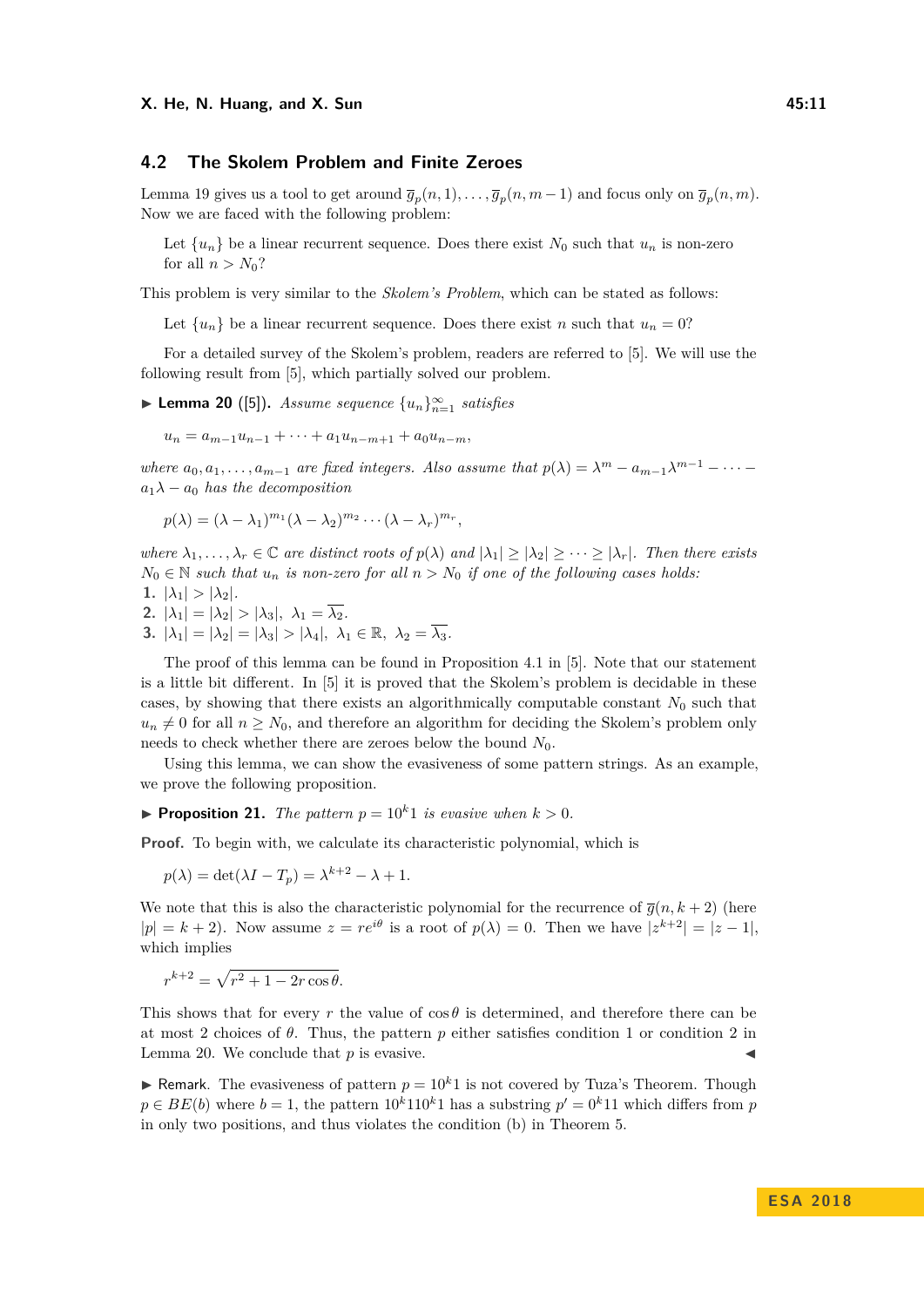## <span id="page-11-0"></span>**4.3 The Characteristic Polynomial and Periods**

Writing down the characteristic polynomial through the transition matrix can sometimes be inefficient. Here we develop a faster way to calculate a pattern's characteristic polynomial and show some interesting connection to the periodic behavior of the pattern.

We give the following formula for a pattern's characteristic polynomial in terms of the pattern's periods. The proofs of results in this subsection can be found in the full version of this paper.

**Find 22.** Let p be a pattern of length m. Let  $P(\lambda)$  be the characteristic polynomial of *p*, then we have  $P(\lambda) = \lambda^m + c_{m-1}\lambda^{m-1} + \cdots + c_1\lambda + c_0$ , where for  $1 \leq k \leq m$ ,

$$
c_{m-k} = \begin{cases} (-1)^{wt(p[1..k])}, & \text{if } k \text{ is a period of } p, \\ 0, & \text{otherwise.} \end{cases}
$$

In proving the above theorem, the following two lemmas will be useful.

 $\blacktriangleright$  **Lemma 23.** Let p be a pattern of length m. Assume that state  $q_m$  of the KMP automaton *for p has a transition back to state*  $q_{m-k+1}$  *where*  $k \leq m$ *.* 

- $\blacksquare$  *If*  $k = m$ , then all patterns of  $p[1..m-1]$  are preserved. That is to say, if  $p[1..m-1]$  is *l-periodic for some l, then p*[1*..m*] *is also l-periodic.*
- $\blacksquare$  *If*  $k < m$ , then  $k$  is the smallest of the periods of  $p[1..m-1]$  which are destroyed. That *is to say,*  $p[1..m-1]$  *is k-periodic while*  $p[1..m]$  *is not k-periodic, and furthermore, if*  $p[1..m-1]$  *is l*-periodic for some  $l < k$ , then  $p[1..m]$  *is also l*-periodic.

**Lemma 24.** Let p be a pattern of length m. Let  $P_i(\lambda)$  be the characteristic polynomial of *the pattern*  $p[1..i]$ *. Assume that state*  $q_m$  *of the KMP automaton for p has a transition back to state*  $q_{m-k+1}$  *where*  $1 ≤ k ≤ m$ *. Then* 

$$
P_m(\lambda) = \begin{cases} \lambda P_{m-1}(\lambda) - (-1)^{wt(p[1..k])} P_{m-k}(\lambda), & \text{if } k < m, \\ \lambda P_{m-1}(\lambda) + (-1)^{wt(p[1..m])}, & \text{if } k = m. \end{cases}
$$

# **5 Conclusions**

In this paper, we determined the decision tree complexity of string matching problem for almost every string, except for those string the adversary method fails to give a lower bound, whose fraction is negligible.

The algebraic approach in Section 4 further proves that a few of these strings are evasive. One open problem is to resolve the remaining cases.

The characteristic polynomial of a pattern  $p$ , which we encountered in Section [4.3,](#page-11-0) might be of independent interest itself. We have shown that this polynomial is related to the pattern's periodic behaviour, and it will be interesting to investigate whether other properties of strings can be related to it.

Another natural extension is to consider randomized algorithms. All algorithms proposed in this paper are deterministic, and randomized complexity is still widely open.